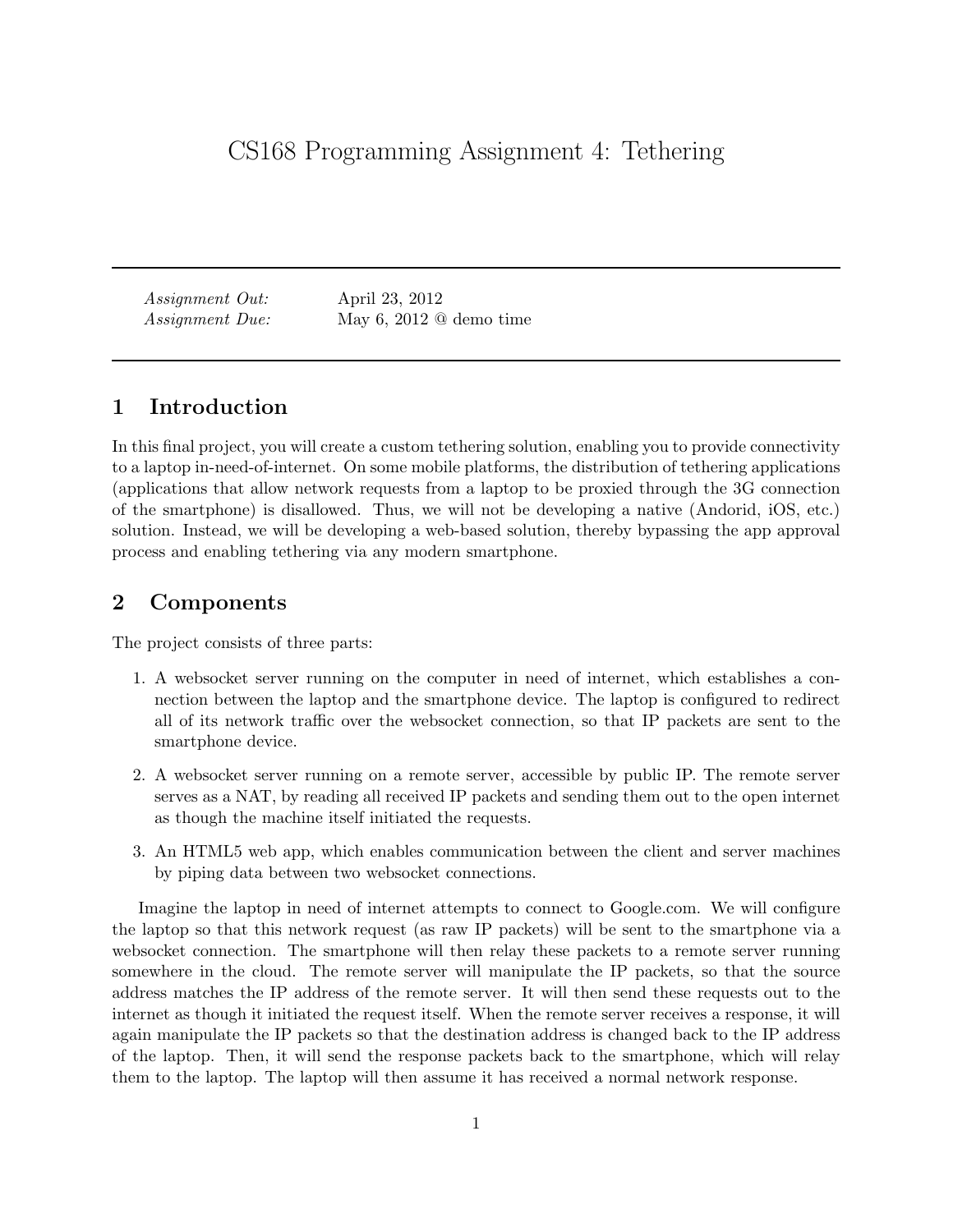## 2.1 The Client

The client consists of two key parts. First, we need a way to establish a connection to the smartphone. Second, we need to redirect all network traffic through this connection.

### 2.1.1 The Websocket Server

The laptop must be running a websocket server, which allows the HTML5 web app to connect to the laptop. In order for the smartphone and laptop to communicate, they need to share a common wireless network. The easiest way to do this is to create an *ad-hoc network* on the lapop. You should find instructions online for how to create an ad-hoc network for your laptop operating system. For Mac OS X:

- Click on the AirPort icon in your menu bar. From the AirPort menu, select "Create Network..."
- Provide a name for the network, and optionally provide a password.

When the HTML5 web app is loaded on your smartphone device, it will attempt to connect to a known, fixed IP address. We will be using 169.254.134.89. Before we can run the websocket server which will bind to that address, we must assign that IP address to the Wifi device of the laptop. To do so, run the following command, substituting en1 with your Wifi device name.

sudo /sbin/ifconfig en1 inet 169.254.134.89 netmask 255.255.0.0 alias

This command associates the IP address 169.254.134.89 with the laptop, so that packets destined to 169.254.134.89 will be passed up the network stack, rather than dropped.

Now that we have an ad-hoc network created, and a known, fixed IP address to listen on, let's write the websocket server. For this part of the assignment, you are free to use any language and any networking libraries you wish. We recommend using Tornado (a Python web framework) for four reasons: (1) The websocket specification is still young, and many modules that claim to be websocket-spec compliant may fail you. (2) We've tested an implementation using Tornado, found it easy to use, and encountered no major problems. (3) As you will see in the next section, if you are using Linux, it is *much*, *much* easier to get the client side working if your language has an ioctl() syscall available. Since Python has this readily available, it is a nice choice of language. (4) On the server-side, you will need to do IP packet sniffing and manipulation. Python has a great library available for this. Writing both the client and server in Python will make your life easier.

Create a server that binds to IP address 169.254.134.89 on port 6354 (these are arbitrarily chosen, but known and fixed constants, which will be useful when implementing the web app). After binding, the server should listen for new websocket connections, then manage reading and writing to these websockets.

### 2.1.2 Tornado + Mobile Safari Compatibility

Planning to use Tornado? If you are using an iPhone as your mobile device, with Safari as the web browser, you will need to override WebSocketHandler.allow\_draft76() to return True. Other-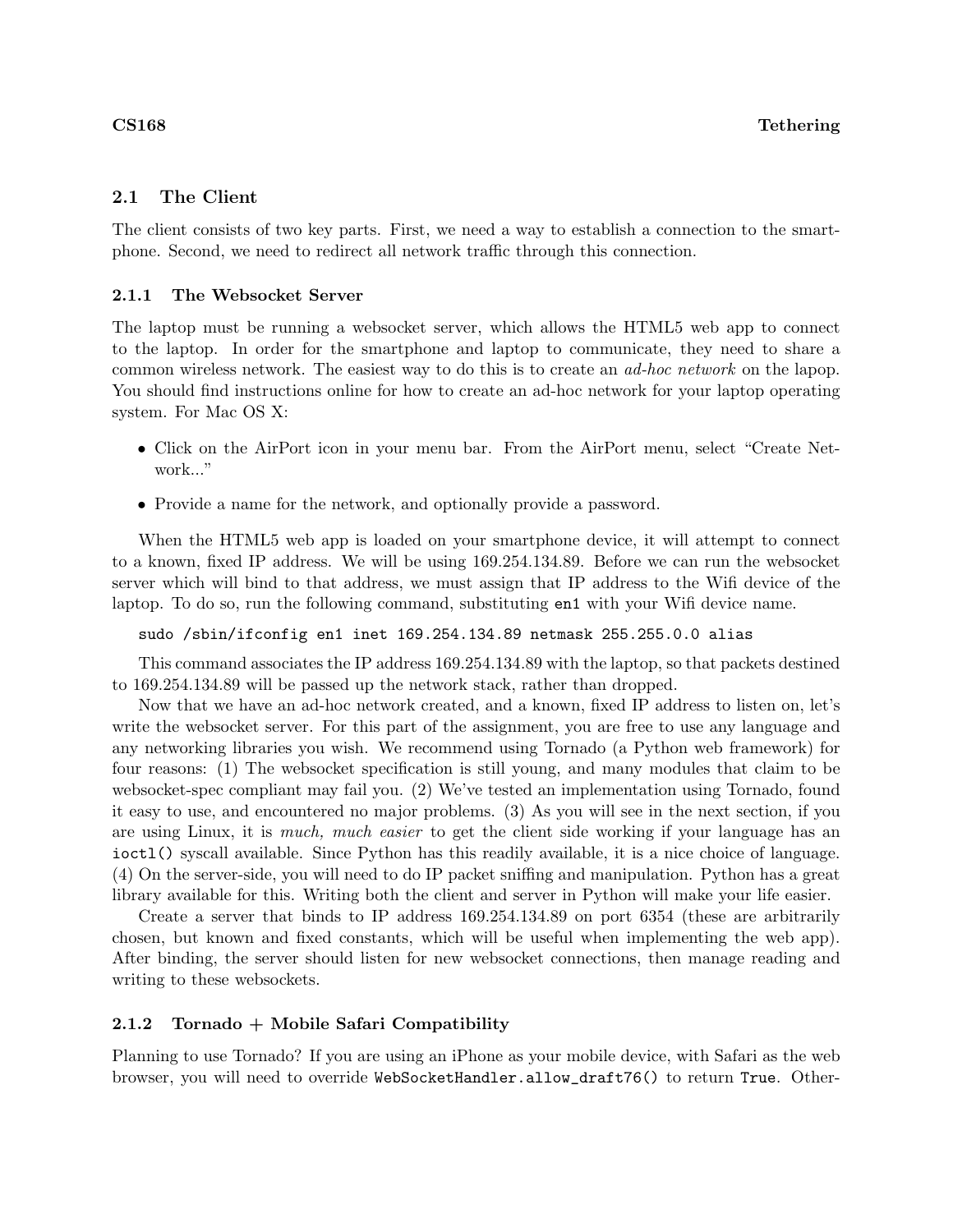wise, your websocket requests will never be accepted by the server.

### 2.1.3 The TUN Device

You need to have a way to get IP packets leaving the client to be sent through the websocket connection, rather than directly through the standard network interface. Rather than writing a kernel module to do this, there is a better way: to create a virtual interface. A virtual interface, also called a TUN/TAP device, looks to the IP stack just like a physical interface (e.g., eth0), but the packets sent to this interface are delivered to a user-space program. Likewise, when this user-space program writes packets to the virtual interface, they are delivered to the IP stack in the kernel, as if they had come from the network.

The difference between a TUN and a TAP interface is that the TUN interface works at the IP layer: it sees raw IP packets, while the TAP interface sees raw Ethernet frames. Since you are tunneling IP packets, you can use a TUN interface for this.

If you are using Mac OS X, you will need to download and install the TunTap package for Mac OS X<sup>[1](#page-2-0)</sup>. Once installed, you can simply os.open() a file descriptor to /dev/tun0 and start reading from and writing to the TUN device.

On Linux, things are a little more complicated<sup>[2](#page-2-1)</sup>. Unlike on Mac OSX, on Linux you must open the file descriptor /dev/net/tun, and then issue a call to ioctl() with some parameters to initialize the device.

You should perform these TUN/TAP initializations (by opening the appropriate file descriptor, calling ioctl() if necessary) in your webserver implementation, so that the file descriptor is then available for reading and writing. This will allow your websocket server to write into the device (simulating that the laptop received a packet from the network) or read from the device (intercepting outgoing IP packets).

Once you have your TUN/TAP device set up, there's one final step. You need to instruct your laptop OS to take all outgoing network requests and send them into the TUN device instead of using the standard networking interface (i.e. eth0). To do so, you need to assign your TUN device a known IP address:

sudo ifconfig tun0 10.0.0.1 10.0.0.1 netmask 255.255.255.0 up

Then, modify the OS's IP routing table to delete the current default route, and route all network traffic through the tunnel:

sudo route delete default; sudo route add default 10.0.0.1

Since these commands must be issued *after* the TUN device is set up, we recommend issuing them from the webserver's initialization process, after the TUN config is finished.

Now, if you issue a network request from your laptop, you should be able to call os.read() on the file descriptor for the TUN device, and see the raw IP data flowing into your webserver

<span id="page-2-0"></span> $^{1}$ <http://tuntaposx.sourceforge.net/download.xhtml>

<span id="page-2-1"></span> $^2$ <http://backreference.org/2010/03/26/tuntap-interface-tutorial/>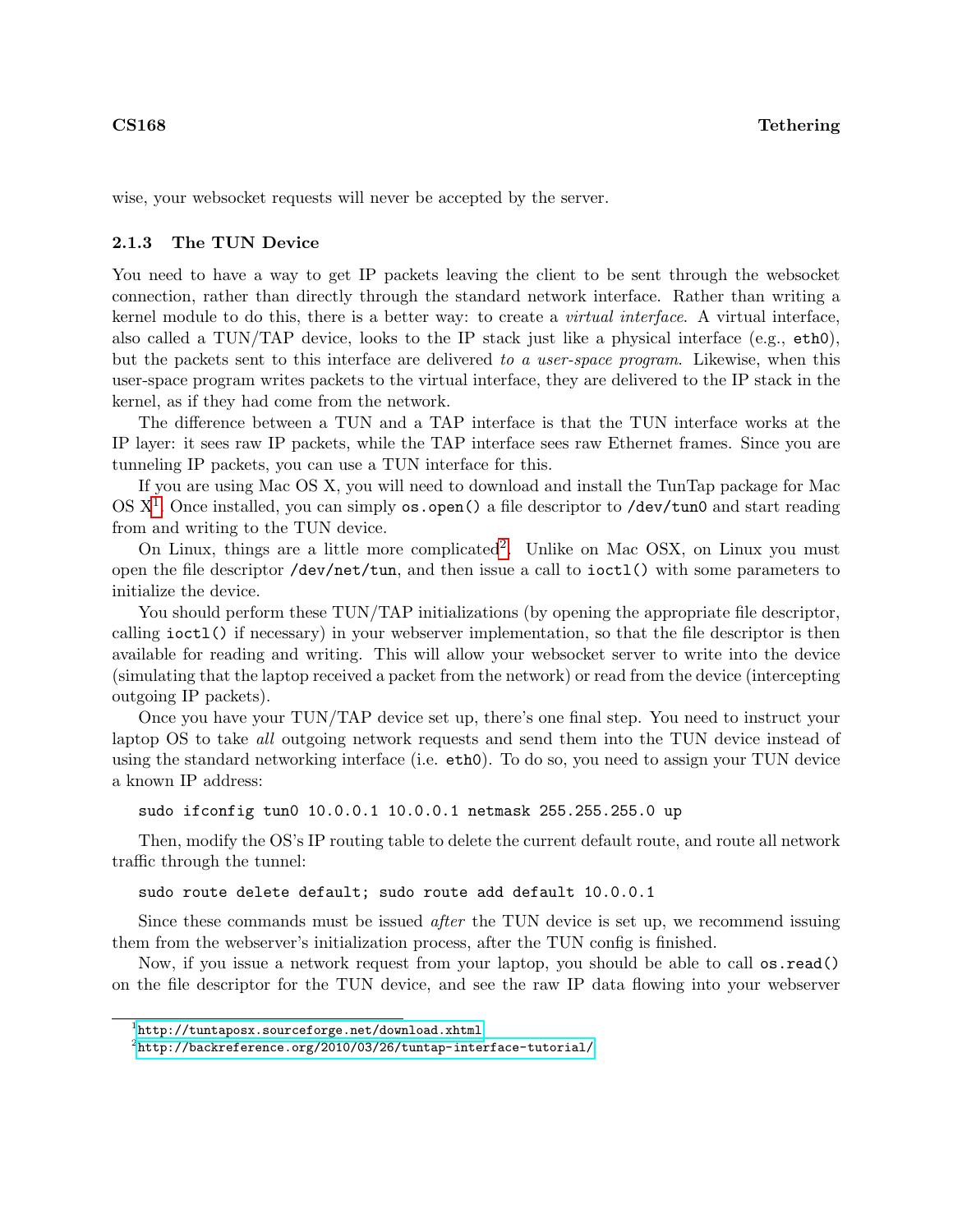process. This raw IP data needs to be sent to the smartphone via the websocket connection. We recommend using base64 encoding to encode the IP data over the websocket.

## 2.2 The Remote Server

### 2.2.1 Amazon EC2

You will be deploying your server implementation to Amazon EC2. The server needs to be publicly addressable by public IP. After all, the smartphone needs to be able to connect to the server via its 3G connection. EC2 provides a free usage tier, whereby new users can rent an EC2 Micro Instance for 750 hours without being charged. Learning to configure and deploy servers in the cloud is also a very useful skill that may prove helpful when you least expect it. If you already have your own server or would prefer not to use EC2 in favor of a different service, that's fine. However, the TA staff will only be assisting with EC2 configuration, and you will need to have root access on the server you do choose to use. To set up an EC2 instance:

- 1. Sign up for Amazon Web Services.
- 2. Open the AWS Management Console.
- 3. Click on the "EC2" tab.
- 4. Click "Launch Instance."
- 5. Click "Quick Launch Wizard."
- 6. Name the new instance (e.g. "TetherServer").
- 7. Create a new key pair (titled "tether" for instance) and download it to ∼/.ssh.
- 8. Select "Ubuntu Server Cloud Guest 11.10 (Oneiric Ocelot)" as the OS to use.
- 9. Click "Continue", then "Launch."

Now, the server is running in the cloud. But before you start configuring it further, we need to make sure a few ports are open. Otherwise, the server will just deny all incoming requests.

- 1. In the outline view on the left, click "Security Groups."
- 2. Select "quicklaunch-1" (the default security group used when launching instances via the Quick Launch Wizard).
- 3. At the bottom, you'll see an "Inbound" tab. Click it.
- 4. Select "HTTP" from the "Create a new rule:" dropdown. Make sure "Source:" is set to "0.0.0.0/0". Then click "Add Rule."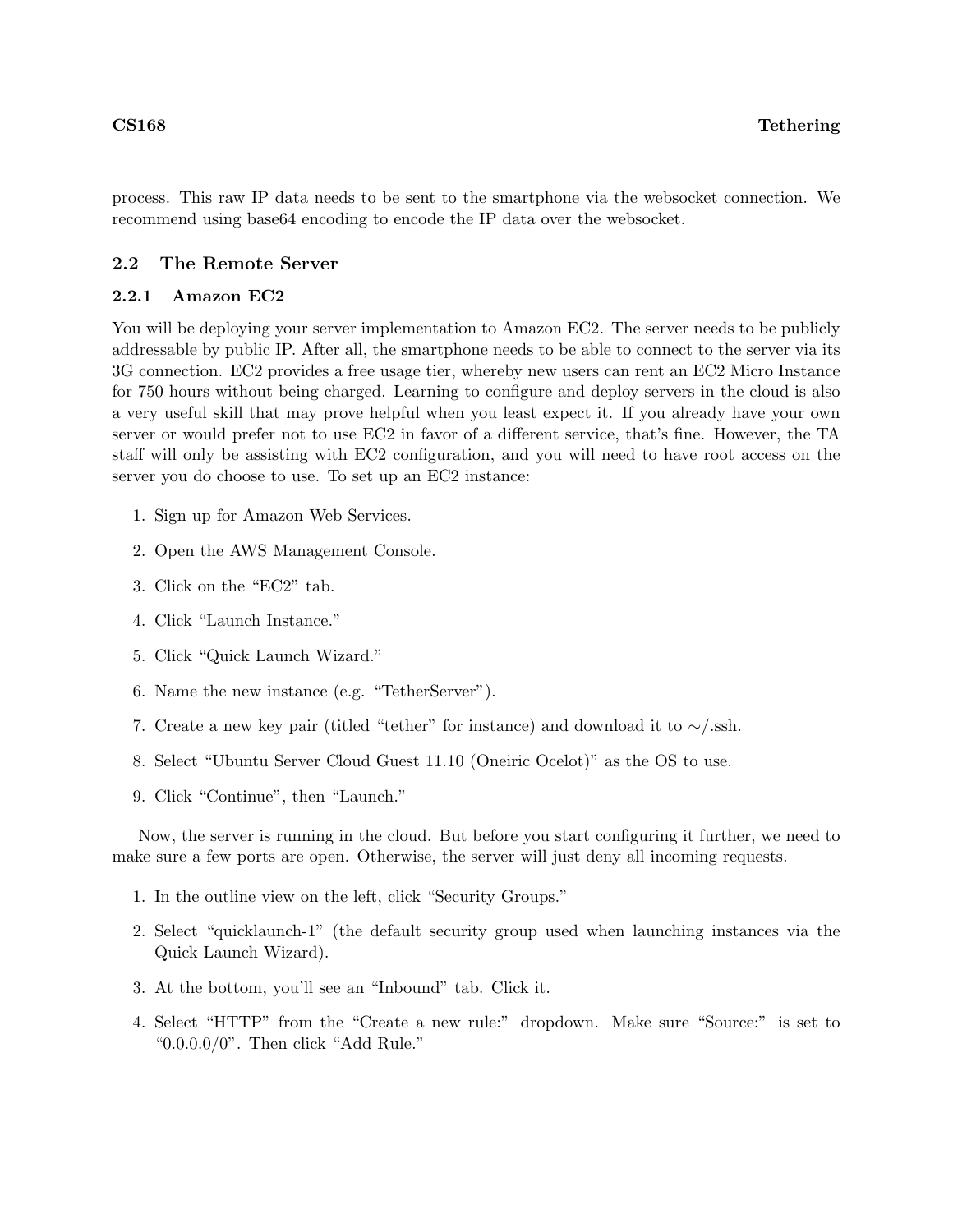- 5. Select "Custom TCP rule" from the "Create a new rule:" dropdown. Make sure "Source:" is set to "0.0.0.0/0". Set "Port range:" to 8080. Then click "Add Rule."
- 6. Click "Apply Rule Changes."

Now, Amazon will allow incoming requests from anyone on port 80 (HTTP) and port 8080. We'll use port 8080 later for the websocket connection port.

With that, our server is set up! Time to ssh into it. You can find the IP address of your newly created EC2 instance under the EC2 dashboard by clicking "Running Instances."

- 1. chmod 600 ∼/.ssh/tether.pem
- 2. ssh -i ∼/.ssh/tether.pem ubuntu@[your-amazon-IP-address].amazonaws.com

Now you can go about installing various modules (apt-get and easy\_install are your friends).

### 2.2.2 Websocket Server and NAT

You will need to write another websocket server to run on the remote server. It should listen for incoming websocket connections on port 8080 and receive base64 encoded IP data from the phone. Now, the remote server needs to issue a network request with the same IP data as received, except the source address field should be replaced with the IP address of the EC2 instance. You can find the IP address of the eth0 device by using ifconfig.

If you are using Python, you may utilize  $Scapy<sup>3</sup>$  $Scapy<sup>3</sup>$  $Scapy<sup>3</sup>$ , a powerful packet manipulation library. You should be able to decode the base64 encoded string and construct an IP packet out of the data. Then, replace the source IP address with the IP address of the eth0 device. Finally, make sure you update the checksum to reflect the modified header. Now that the packet has been modified, it can be sent out to eth0 as a regular network request.

In order to grab the response packets, you'll need to packet sniff eth0. Scapy has functions that allow you to do so. But, you don't want to send all incoming packets back to the smartphone! After all, the EC2 instance may be making lots of outgoing requests that are unrelated to your tethering. You'll need to come up with a way to only send back the relevant response packets to the phone, after you've sniffed them off the wire.

Note: Before executing Scapy scripts, it is necessary to disable the Linux Kernel's own responses. If the Linux Kernel is allowed to answer arriving network packets, it will answer with RST-ACK during the TCP handshake, because the Linux Kernel believes that no port is open. Scapy operates besides the Kernel (Paracommunication), therefore the Kernel has no knowledge of what Scapy is doing.

For TCP, disable the kernel's response with:

sudo iptables -A OUTPUT -p tcp --tcp-flags RST RST -j DROP

<span id="page-4-0"></span> $^3$ <http://www.secdev.org/projects/scapy/>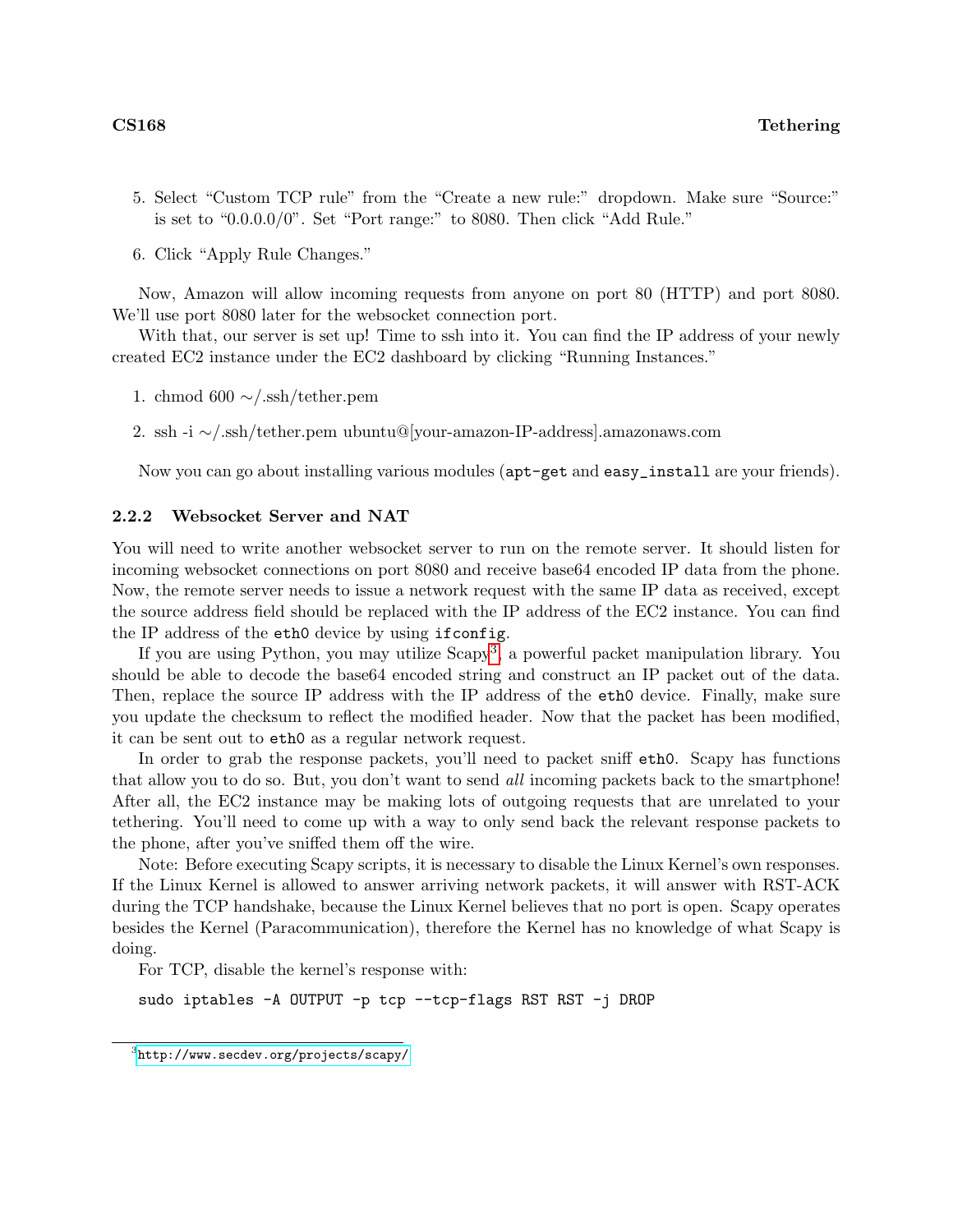## 2.3 Static File Server

Finally, the remote server will need to serve the files needed to load the web app on the smartphone. Tornado has the functionality to do this, or you can even write a separate static file server (using Nginx, Apache, Node.js, etc.) if you wish.

# 2.4 The Web App

The web app should be pretty straightforward. It should open two Websocket connections:

```
var remote = "ws://[your-amazon-IP-address].amazonaws.com:8080/websocket/";
var local = "ws://169.254.134.89:6354/websocket";
```
Then, when it receives a message on the local websocket, it should write the message into the remote connection. Likewise, when it receives a message on the remote websocket, it should write it into the local connection.

We recommend having some timers to retry establishing the websocket connection if it fails the first time around. Adding some UI to the HTML page to indicate whether or not the connections have been established may be nice for debugging, though we don't require it. Likewise, adding detection for non-javascript-enabled browsers, non-websocket-enabled browsers, etc. are nice features, but not required.

Make sure you set the "binaryType" of the websockets to "arraybuffer", so that they are handling raw bytes.

The web app should be the easiest aspect of the project, so if you feel like you're doing a lot of work here, please consult with a TA.

In order to establish the connection to the laptop, make sure you join the ad-hoc network you created earlier on your smartphone. Then, a request to connect to 169.254.134.89:6354 will be handled by the ad-hoc network.

# 3 Recommended Strategy

We recommend you build this project in stages. First, set up your EC2 instance. You may run into problems configuring your EC2 instance and it's better to resolve those up front. The TAs are available to help you configure things if you get stuck. You'll also need your EC2 instance for the next part of the project, because you'll need a way to actually serve your web app (i.e. you'll need to be able to point your phone to a URL where it can actually access the web app).

Second, establish a websocket connection between your web app and your laptop in need of internet. Make sure they are able to connect and exchange messages before you even try setting up the TUN device. It'll be much easier to debug the connection when the nodes are sending "Hello World" messages than when they are trafficking all IP requests coming from your laptop.

Third, make sure your web app can connect to your EC2 instance. Again, just make sure that simple messages can be exchanged between your phone and the remote server. Once that's working, you can test the full circuit by sending a "Hello World" message from the laptop, ensure